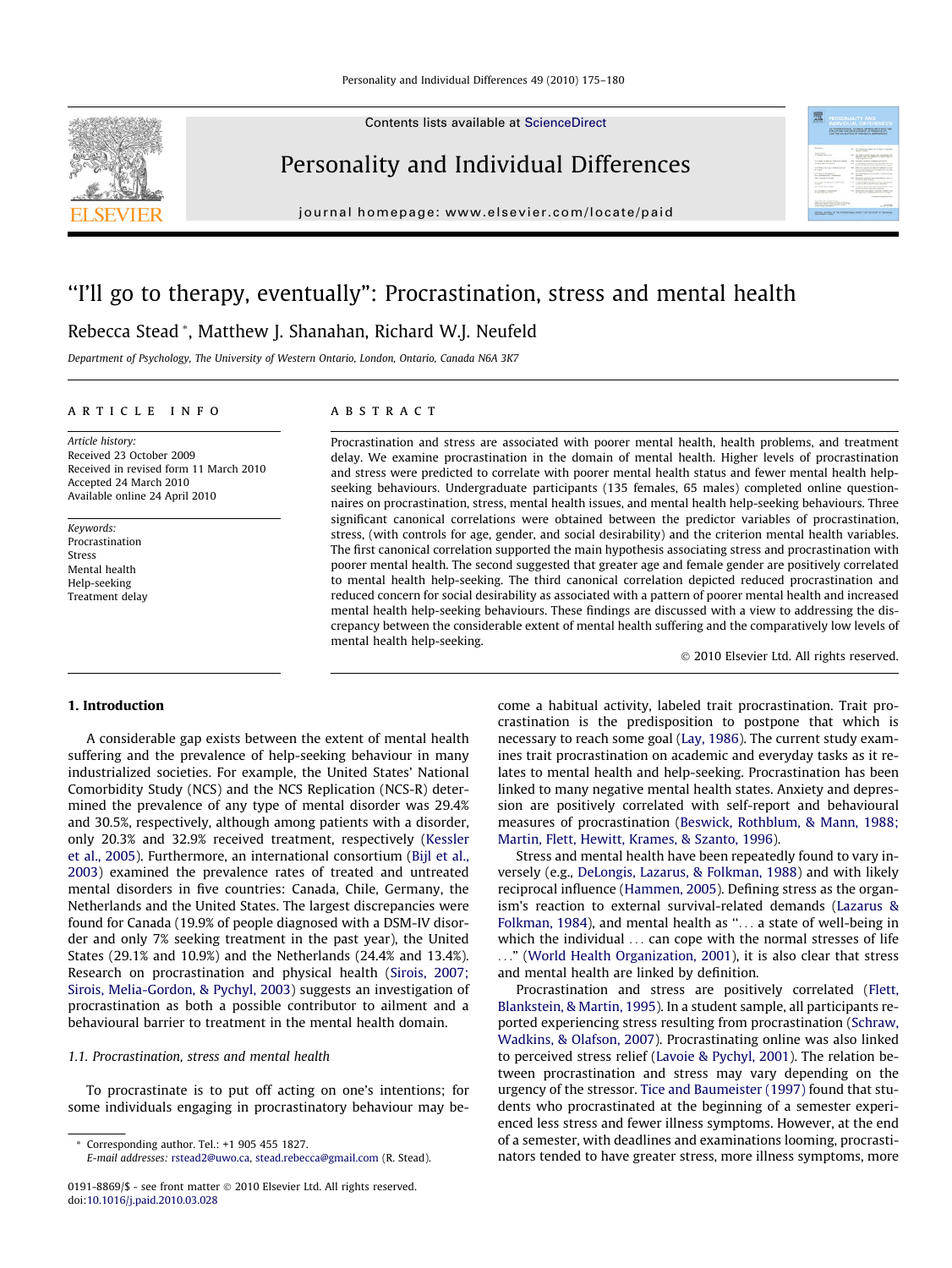health care visits, and poorer academic performance than nonprocrastinators.

# 1.2. Procrastination, stress and treatment delay

Individual differences in personality are related to help-seeking for emotional problems ([Rickwood & Braithwaite, 1994](#page-5-0)). More specifically, procrastination acts as a barrier to help-seeking for drug abuse ([McCoy, Metsch, Chitwood, & Miles, 2001](#page-5-0)) and gambling ([Bellringer, Pulford, Abbott, DeSouza, & Clarke, 2008\)](#page-5-0). Procrastination may thus be a barrier to help-seeking for other mental health concerns.

The present study extends into the mental health domain previous research [\(Sirois, 2007; Sirois et al., 2003](#page-5-0)) examining the relation between procrastination, stress, physical illness and the practice of wellness behaviours (i.e. seeing a physician or ensuring proper nutrition). [Sirois and colleagues \(2003\)](#page-5-0) examined university students during a high stress period and measured their procrastination, physical health, treatment delay, stress, and wellness behaviours. Procrastinators experienced poorer health, treatment delay, stress, and fewer wellness behaviours. Stress was found to fully mediate the procrastination-illness relationship. Analyses in a subsequent replication generalized original findings to a community-dwelling adult sample ([Sirois, 2007\)](#page-5-0). Consistent with the previous findings, procrastination was associated with higher stress, more acute health problems, and the practice of fewer wellness behaviours. Procrastinators also reported less frequent household safety behaviours and dental and medical check-ups. In this study ([Sirois, 2007](#page-5-0)), stress fully mediated the procrastination-health relationship. Initially, health behaviours also appeared to mediate the procrastination-health relationship. However, after considering the covariance with stress, health behaviours proved not to be a significant mediator [\(Sirois,](#page-5-0) [2007\)](#page-5-0). In an effort to replicate [Sirois' findings \(2007\)](#page-5-0) as applied to mental health, we used a similar array of measures, namely, measures of procrastination, stress, mental health, and mental health behaviours. Nevertheless, we designed our analysis to remain sensitive to the possibility that mental health distress might affect help-seeking behaviour in a different way than physical illness. Due to the nature of mental distress, the cognitive functioning required to seek help may be more impaired in this context than with physical ailments.

# 1.3. The current study

In this exploratory study we aimed to examine how procrastination and stress may both work to predict mental health and help-seeking. We predicted that the combination of procrastination tendencies and stress levels would affect mental health and help-seeking conjunctively. Consequently, we included both procrastination and stress as predictor variables of mental health and help-seeking. Due to the presence of multiple predictor and criterion variables we used a canonical correlation analysis. This analysis can also reveal more subtle associations between measured constructs if there are multiple canonical functions that satisfy a null-hypothesis approximate test of significance.

On the basis of previous findings, we predicted that participants who score high on procrastination and stress will have poorer mental health than participants who score low on procrastination and stress. In addition, we predicted that participants who score high on procrastination and stress measures will engage in fewer mental health help-seeking behaviours than participants who score low on procrastination and stress.

# 2. Methods

# 2.1. Participants

Undergraduate students (135 women, 65 men; age 17–22 years,  $M = 18.42$ ,  $SD = .75$ ) from the University of Western Ontario participated in this study through an online departmental portal for course credit. Self-assessed English proficiency was listed as a participation requirement to foster valid questionnaire responding.

#### 2.2. Materials

#### 2.2.1. Measures of procrastination

General procrastination scale (GP; [Lay, 1986](#page-5-0)). The GP scale is composed of 20 items that measure trait procrastination on a variety of everyday activities (e.g. ''I always seem to end up shopping for birthday gifts at the last moment"). Items are scored on a 5 point Likert scale ranging from 1 (False of me) to 5 (True of me). The mean of all items yields a composite score, with higher values indicating a higher tendency to procrastinate. The internal consistency has been shown to be .78 and the test–retest reliability .80 ([Ferrari, Johnson, & McCown, 1995\)](#page-5-0). The internal consistency for the present sample was  $\alpha$  = .89.

Procrastination Assessment Scale for Students (PASS; [Solomon &](#page-5-0) [Rothblum, 1984](#page-5-0)). The PASS measures trait procrastination on six varied academic task domains such as studying, writing, and attendance. While the PASS is specific to academic concerns, it measures procrastination as an academic disposition across situations, making it a plausible measure of academic procrastination as a trait. The PASS contains two questions for each of the six academic tasks: ''To what degree do you procrastinate on this task?" and ''To what degree is procrastination on this task a problem for you?" Each question is scored on a 5-point rating scale. Internal consistency for the first question (PASS-1) was .79 in past research ([Shanahan & Pychyl, 2007](#page-5-0)) and .77 in the present sample. Internal consistency for the second question (PASS-2) was .72 in previous research ([Shanahan & Pychyl, 2007\)](#page-5-0) and .78 in the present sample.

#### 2.2.2. Measure of stress

Daily Hassles Scale-Revised (DHS-R; [Holm & Holroyd, 1992\)](#page-5-0). The Daily Hassles Scale lists 61 ''hassles", which are irritating or frustrating demands in one's life. Each hassle is rated on a 5-point rating scale, plus a ''not applicable" option. Sample hassles are "concerns about owing money" and "physical appearance." The cumulative severity rating (sum of all items) was the stress measure used in our study (as per [Holm & Holroyd, 1992](#page-5-0)). Internal consistencies of .80 and .88 are reported for overt and covert hassles, respectively ([Holm & Holroyd, 1992\)](#page-5-0).

#### 2.2.3. Measures of mental health

Mental Health Inventory (MHI; [Veit & Ware, 1983\)](#page-5-0). The MHI measures general levels of psychological distress and well-being. The MHI consists of 38 items that are scored on a 6-point Likert scale according to the frequency of its occurrence over the past month. For example, ''During the past month, how often did you feel isolated from others?" The MHI has elicited reliably strong internal consistencies ranging from .83 to .96 [\(Veit & Ware,](#page-5-0) [1983\)](#page-5-0). The internal consistency for the present sample was .78. In the interest of isolating cognitive factors, MHI can be further divided into a 32-item Mental Health Index (MHI-32) and a 6-item Cognitive functioning subscale (CF-6). The CF-6 encompasses questions on concentration, memory, and problem-solving, among other daily cognitive skills. In the present sample, the internal consistency for the CF-6 is .78 and for the MHI-32, .66.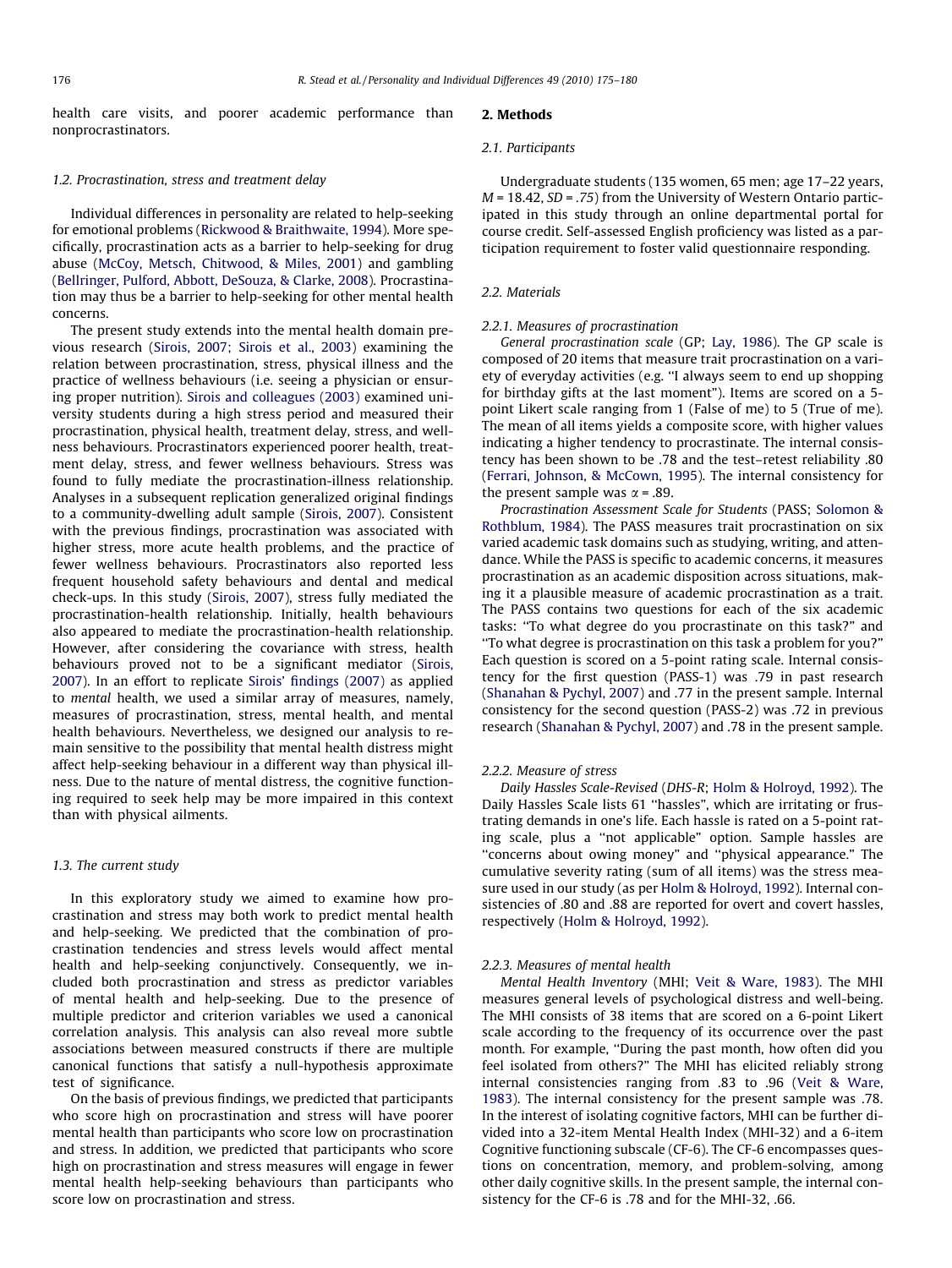<span id="page-2-0"></span>Mental health behaviour (MHB). Mental health help-seeking behaviour was assessed with two questions, modeled on health care behaviour questions in previous research ([Sirois, 2007\)](#page-5-0). The two questions were: ''I have spoken to a physician or nurse about my personal mental health issues" and ''I have seen a Mental Health Professional (psychologist, psychiatrist, counsellor, therapist, etc.)", scored on a 5-point rating scale. The internal consistency for the present sample was .82.

Social desirability. The shortened Marlowe–Crowne social desirability scale (M–C (20); [Strahan & Gerbasi, 1972](#page-5-0)) is valuable to assess social desirability as a control variable when assessing generally undesirable constructs (procrastination, stress, poor mental health) with self-report measures. The M–C (20) consists of 20 True–False items. A higher score suggests socially desirable responding. The reliability coefficients for the M–C (20) range from .73 to .83 in past research [\(Strahan & Gerbasi, 1972\)](#page-5-0), and .70 in the present sample.

# 2.3. Procedure

Participants were recruited online from the research participation pool at the University of Western Ontario. Responses were collected in an online format through a controlled-access departmental portal. Participants first saw a letter of information followed by a consent form. The consent form included a request for contact information for potential follow-up in the case of results flagged for severe depression or risk of self-harm.

The questionnaires appeared in the following order: the demographic information questions, the PASS, the GP, the DHS-R, MHB questions, the MHI, and the M–C (20). This order was chosen to separate longer and shorter questionnaires to minimize participant fatigue. Finally a debriefing letter was presented that included contact information for two campus mental health services.

# 3. Results

#### 3.1. Examination of the data

All the variables were approximately normally distributed, with the exception of the summation score of the mental health behaviour questions, which was positively skewed. A control analysis on a dichotomized MHB scale did not substantially impact results. Large sample size reduces the undesirable impact of kurtosis and skew and canonical correlation analysis tends to be robust to violations of parametric assumptions [\(Tabachnick & Fidell, 2001\)](#page-5-0). Consequently, the MHB scale's original format was retained.

| Table 1                                   |  |  |
|-------------------------------------------|--|--|
| Correlations among variables of interest. |  |  |

# 3.2. Mental health issues screening

To assess a difference between need for treatment and treatment-seeking in the current sample, a 5-item screen was used to flag participants likely to be experiencing clinically significant mental distress (MHI-5; [Berwick et al., 1991\)](#page-5-0). A total of 48 individuals were flagged as likely to be currently experiencing clinically significant distress, but only 22 (46%) of these indicated they had ever sought out mental health help (as indicated by a non-zero response to MHB questions).

# 3.3. Correlation matrices for the variable sets

Table 1 reports the correlations among the predictor, control, and criterion variables. Examining Table 1, there is a moderate correlation between the procrastination measures and stress measure, and a negative moderate correlation between the procrastination measures and cognitive functioning. Comparing between predictor and criterion sets, the DHS-R and the mental health measures (CF-6 and MHI-32), share the greatest degree of variance. This was also reflected in the canonical correlation analyses, below. Social desirability appears to be present as a nuisance variable, but not to an inordinate degree. There is a plausible correlation between mental health and mental health behaviour, such that, to some degree, poorer mental health would be associated with increased mental health behaviour, and vice versa. Finally, a weak but statistically significant correlation exists between stress and mental health behaviour, indicating that participants who experience more stress, on the whole, are more likely to be seeking mental health help.

# 3.4. Canonical correlation analysis

A canonical correlation analysis was used to determine the ways in which the procrastination and stress variables were related to the mental health and mental health help-seeking behaviour variables (for methodology see, e.g., [Neufeld, 1977\)](#page-5-0). Social desirability, age and gender were included as controls among the predictor variables in the canonical correlation analysis to determine the magnitude of their impact on the criterion variables. The canonical correlation analysis revealed three significant functions between the set of procrastination, stress and control variables and the set of mental health variables ( $Rc = .69$ , Wilk's  $\lambda = .453$ ,  $p < .001$ ;  $Rc = .30$ , Wilk's  $\lambda = .856$ ,  $p < .01$ ;  $Rc = .25$ , Wilk's  $\lambda = .938, p < .05$ ).

The main predictors loading on the first canonical function (CF-I) are DHS-R (canonical loading of .89) and the procrastination measures (GP, .60; PASS-1, .48, PASS-2, .56). The main criterion variables loading onto CF-I are CF-6 (canonical loading = -.98)

|    |                                             |            |            |            | $\overline{4}$  |        | 6                        |        | 8        | 9      | 10 <sup>1</sup> |
|----|---------------------------------------------|------------|------------|------------|-----------------|--------|--------------------------|--------|----------|--------|-----------------|
|    | General procrastination (GP)                |            |            |            |                 |        |                          |        |          |        |                 |
|    | Academic procrastination (quantity; PASS-1) | $.72***$   |            |            |                 |        |                          |        |          |        |                 |
|    | Academic procrastination (problem; PASS-2)  | $.59***$   | $.65***$   |            |                 |        |                          |        |          |        |                 |
|    | Daily stress (cumulative severity; DHS-R)   | $.22***$   | $.26***$   | $.25***$   |                 |        |                          |        |          |        |                 |
|    | Age (years)                                 | .08        | .07        | .05        | $-.08$          |        |                          |        |          |        |                 |
| 6  | Gender (male $-1$ ; female $-2$ )           | .02        | .02        | .07        | .12             | $-.02$ | $\overline{\phantom{m}}$ |        |          |        |                 |
|    | Social desirability (MC-20)                 | $-.27$ *** | $-.25$ *** | $-.17$     | $-.17$          | .07    | .07                      |        |          |        |                 |
| 8  | Cognitive functioning (CF-6)                | $-.42$     | $-.34***$  | $-.38$ *** | $-.59$ ***      | $-.02$ | $-.10$                   | .18    |          |        |                 |
| 9  | Mental Health Index (MHI-32)                | $-.28$ *** | $-.21$ **  | $-.27$ *** | $-.55$ ***      | .06    | $-.01$                   | .23    | $.74***$ |        |                 |
| 10 | Mental health behaviours (MHB)              | .00        | $-.01$     | $-.08$     | $.15^{\degree}$ | .12    | .14                      | $-.10$ | $-.21$   | $-.31$ |                 |

 $p < .05$ .

 $n < .01$ 

 $p < .001$ .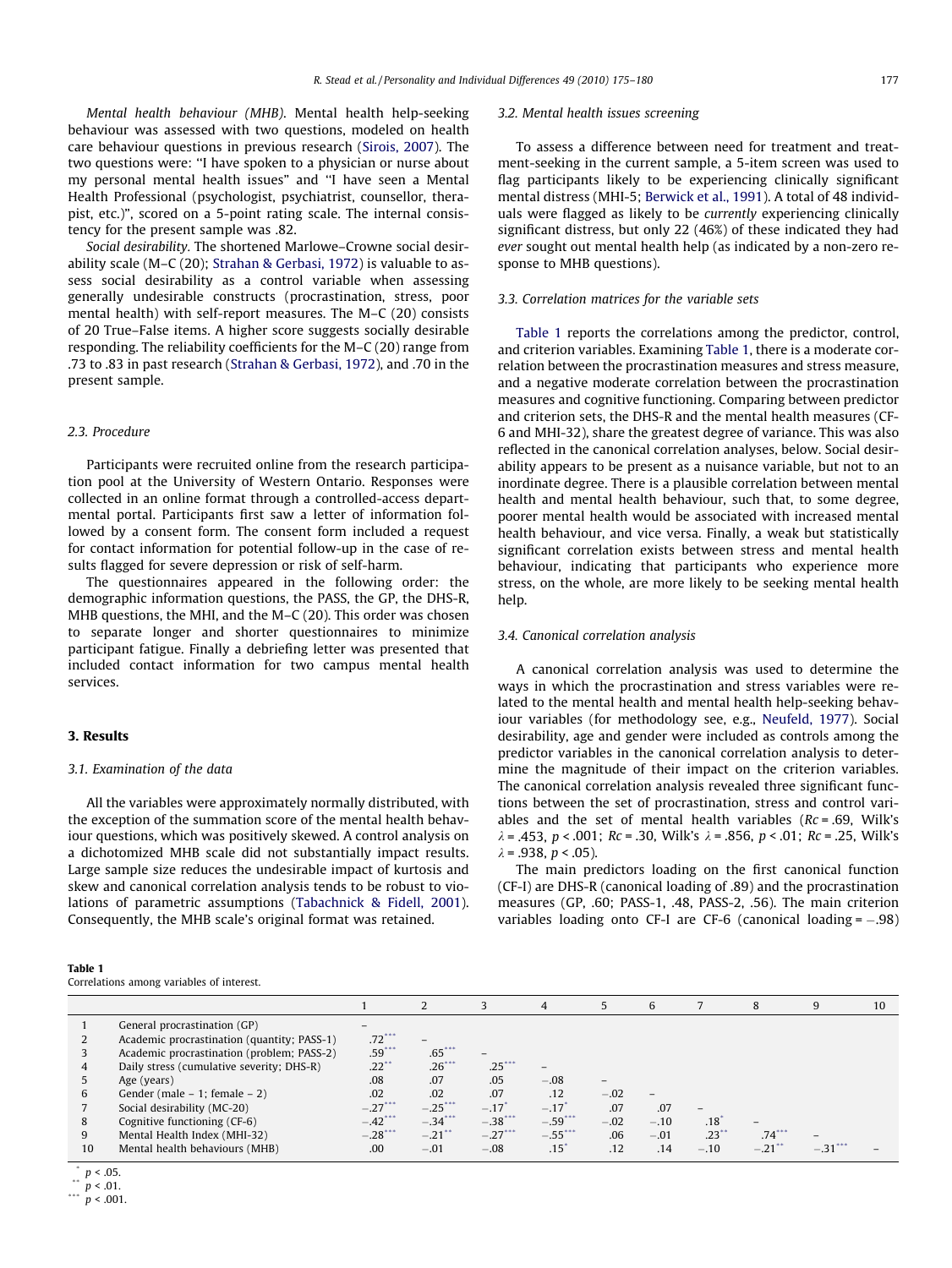and MHI-32 (canonical loading=—.85). This canonical function supports our hypothesis that higher levels of stress and procrastination will be associated with poorer mental health. It appears that the strongest relation is with cognitive functioning specifically (CF-6), a subset of the full Mental Health Inventory (MHI-38).

The main predictors loading on the second canonical function (CF-II) are gender (.64) and age (.61). The main criterion variable loading onto CF-II is MHB (.76). Being female and older are characteristics associated with higher reported levels of mental health behaviours. This is a desirable clustering of the demographic variables and might be termed a ''maturity factor".

The main predictors loading on the third canonical function (CF-III) are the procrastination variables (GP, –.53; PASS-1, –.52, PASS-2, -.57). Registering just below the standard cut-off of .50 for an interpretable canonical loading, social desirability appears to play a role (MC-20, -48). The main criterion variables loading onto the third canonical function are MHB (.63) and MHI-32 (–50). Values for loadings are reported such that the highest loading, for MHB, is reported in the positive direction. CF-III supports our hypothesis that higher levels of procrastination are associated with lower levels of mental health behaviours, or conversely, that an adaptive pursuit of mental health behaviours is predicted by lower levels of self-reported procrastination. Consistent with an ''adaptive behaviour" interpretation, CF-III describes a significant portion of variance attributable to this specific combination of lower levels of procrastination, reduced concern for socially desirable behaviour, poorer mental health status, and increased help-seeking behaviour. Interpretations within a given canonical function must be made in terms of the concerted action of all variables with important loadings.

Descriptive analysis indicates the data may in future studies be approached as coming from two distinct groups: ''have sought help" (MHB-Yes) and ''have never sought help" (MHB-No). The means and confidence intervals for each group on the Mental Health Inventory (MHI-38) are: MHB-Yes  $(n = 54)$ ,  $M = 154.39$ , 95% CI [145.41, 163.37], and MHB-No  $(n = 146)$ ,  $M = 170.00$ , 95% CI [165.85, 174.15].

#### 3.5. Assessment for mediation and curvilinear trend

In previous research, a mediational approach to procrastination and physical illness [\(Sirois et al., 2003\)](#page-5-0) found no direct effect ([Baron](#page-5-0) [& Kenny, 1986](#page-5-0)) after controlling for stress in a regression analysis predicting illness from procrastination ( $R = .14$ , n.s.). We conducted a parallel analysis using procrastination (GP scale) to predict mental health (MHI-38), mediated by stress (DHS-R). The bivariate correlation (total effect) between the GP and MHI-38 scores was significant ( $r = -.32$ ,  $p < .001$ ). As shown in Fig. 1, stress only partially mediated the prediction of mental health from procrastination scores, as a significant direct effect remained  $(R = -.19,$ p < .01). Caution must be exercised (see [Baron & Kenny, 1986](#page-5-0)) in interpreting a correlation of similar magnitude as significant in our sample  $(N = 200)$  and non-significant for Sirois and colleagues  $(N = 120; 2003)$ . Nonetheless, the magnitude of our sample's correlation value comes in just below what is traditionally interpreted as the threshold for a notable weak correlation ( $r = .20$ ).

Procrastination (GP) and mental health behaviours were not directly correlated, and so not investigated further  $(R = .00, n.s.).$ There was a curvilinear trend between GP and MHI-38, but it did not dominate the linear relation (each accounting for a similar amount of variance,  $R^2$  = .10). Adding provision for the curvilinearity was deemed to complicate the analysis over and above possible informational returns.

# 4. Discussion

Given the discrepancy between the number of people suffering from mental health problems and the number who are seeking mental health treatment, it is crucial that psychological science attempt to uncover individual difference variables that contribute to poor mental health and act as behavioural barriers to treatment. This is particularly applicable to the present sample, where only 46% of those flagged as likely experiencing current mental health problems reported ever having sought treatment, much less seeking treatment currently. In this exploratory study, we hypothesized that participants high in procrastination and stress would report more mental health issues and fewer mental health help-seeking behaviours.

Our results support the expected relation between higher scores on procrastination and poorer mental health (see CF-I, Table 2), higher procrastination and fewer mental health behaviours (see CF-III, Table 2), higher stress and poorer mental health (CF-I, Table 2), but not the expected relation between more stress and fewer mental health behaviours, which instead are weakly positively correlated in our sample [\(Table 1\)](#page-2-0). The first canonical correlation (CF-I) was of high moderate value, the second (CF-II) was of low moderate value and the third (CF-III) was weak, but significant. CF-I indicated that higher levels of stress and, to some degree, higher levels of procrastination, were associated with poorer mental health and poorer cognitive functioning. CF-II indicated that greater age and female gender predicted more mental health help-seeking behaviours. CF-III indicated an ''adaptive behaviour" pattern wherein lower levels of procrastination and less concern for socially desirable self-presentation was associated with poorer mental health status and increased levels of mental health behaviours. A reasonable interpretation may be that when individuals

#### Table 2

Canonical loadings for procrastination/stress and mental health variables.

|                                              | Canonical function (CF) |         |        |  |
|----------------------------------------------|-------------------------|---------|--------|--|
|                                              | $CF-I$                  | $CF-II$ | CF-III |  |
| Canonical loadings $(n = 200)$               |                         |         |        |  |
| General procrastination (GP)                 | .60                     | .10     | $-.53$ |  |
| Academic procrastination (quantity; PASS-1)  | .48                     | .10     | $-.52$ |  |
| Academic procrastination (problem; PASS-2)   | .56                     | $-.22$  | $-.57$ |  |
| Daily stressors (cumulative severity; DHS-R) | .89                     | .04     | .28    |  |
| Age                                          | $-.02$                  | .61     | $-.08$ |  |
| Gender (male $-1$ , female $-2$ )            | .10                     | .64     | $-.11$ |  |
| Social desirability (MC-20)                  | $-.30$                  | .04     | $-.48$ |  |
| Cognitive functioning (CF-6 from MHI-38)     | $-.98$                  | $-.18$  | .13    |  |
| Mental Health Index (MHI-32)                 | $-.85$                  | .18     | $-.50$ |  |
| Mental health behaviour (MHB)                | .16                     | .76     | .63    |  |



Fig. 1. Mediational model of the procrastination – mental health relationship. Numbers reflect standardized regression coefficients.  $p < .01$ ,  $p < .001$ .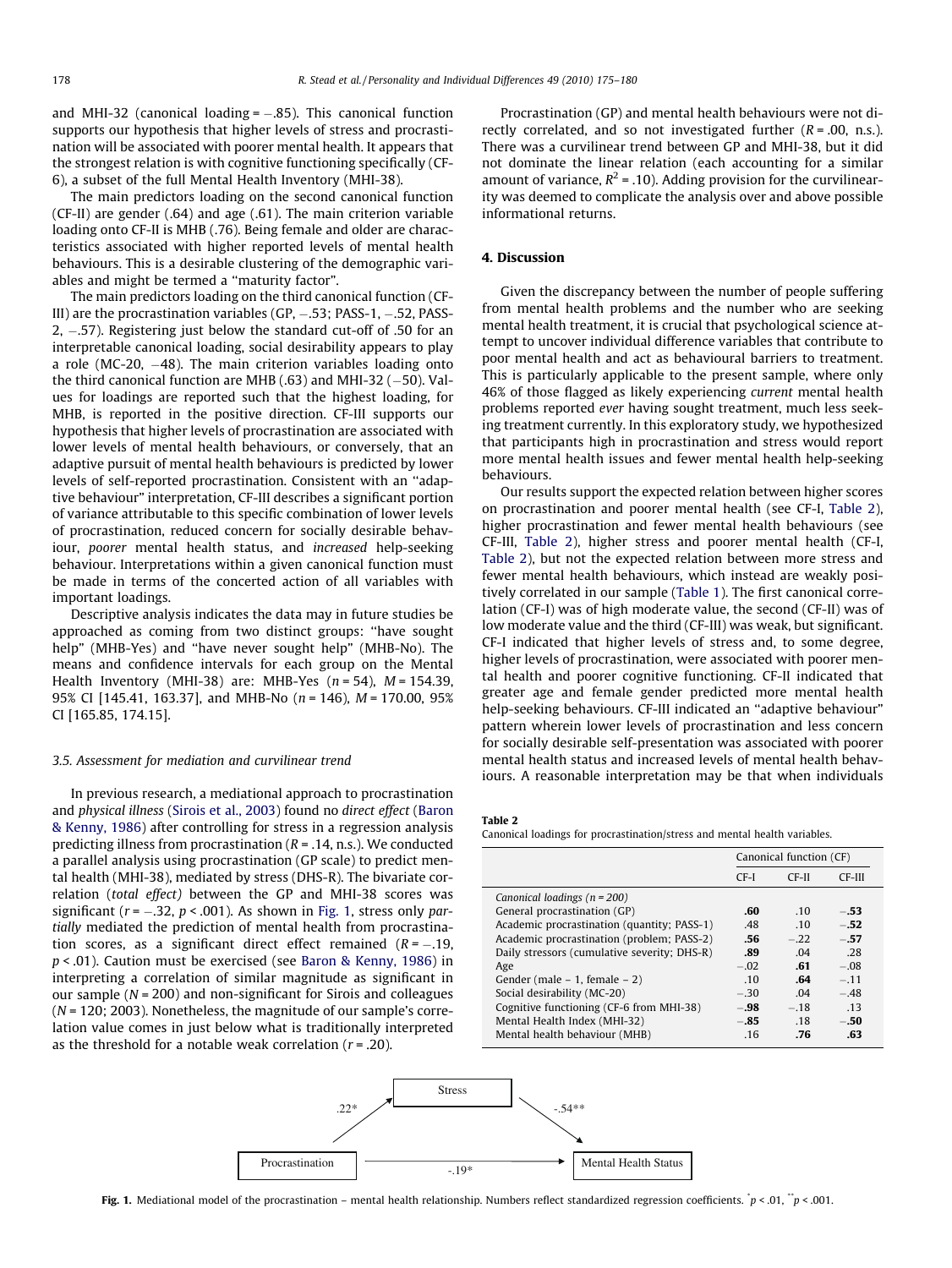with a reduced tendency to procrastination and less regard for the stigma of seeking mental health care are experiencing mental distress, they are the most likely to be engaged in mental health helpseeking behaviours.

The relation between greater daily stress severity and poorer mental health is very strong. These factors are heavily represented in the first canonical function. In fact, the cognitive functioning subscale of mental health loads almost fully (–.98) onto the linear aggregate of criterion variables in CF-I. It appears that cognitive functioning may have a role in stress management that is profitably distinguished from mental health generally. Inasmuch as stress may ''compromise its own negotiation" ([Neufeld, 1990\)](#page-5-0), appropriate decision-making under stress may be affected by cognitive load as a stressor itself (cf. [Shanahan & Neufeld, 2010](#page-5-0)). The relation between stress and mental health (including cognitive functioning), rather than procrastination and mental health behaviours, were the driving factors of this function. Positing stress as a level of environmental demands on the organism [\(Lazarus &](#page-5-0) [Folkman, 1984;](#page-5-0) c.f. [Neufeld, 1990](#page-5-0)), it may be that when external demands exceed an organism's resources, or, ability to cope, mental illness itself may be a chaotic, haphazard, ad hoc response to what is perceived as an impossible situation. Preservation of some degree of effective cognitive functioning may be implicated with treatment-seeking. Unlike the procrastination measures which vary together in each of the three canonical functions, the CF-6 subscale of the MHI-38 behaves differently between canonical functions from its MHI-32 counterpart. This recommends future investigation of the hypothesis that effective cognitive functioning is a factor in the mental health help-seeking picture.

Although the main hypotheses employed in the current study were supported, there were some patterns suggested that were not predicted. For example, in CF-III procrastination was shown to be associated with better mental health. However, in CF-I the expected association between high procrastination and poorer mental health was obtained. The action in concert of each important loading must be considered, as has been discussed above. The pattern of increased procrastination and better mental health status may also suggest that procrastination can act as a temporarily adaptive, avoidance coping-related buffer. Over a prolonged period of time, however, procrastination is detrimental to one's mental health (e.g., [Martin et al., 1996; Tice & Bau](#page-5-0)[meister, 1997\)](#page-5-0).

Examining the directionality of the canonical loadings for procrastination and cognitive functioning reveals a tendency towards functioning in opposite directions. In [Table 1,](#page-2-0) procrastination and cognitive functioning are associated with a robust moderate negative relation. This suggests that impaired cognitive functioning plays a role in increased procrastination. Related research has argued that cognitive functioning can be theoretically related to procrastination [\(Shanahan & Pychyl,](#page-5-0) [2007](#page-5-0)) and goal-oriented attention control has been found empirically to be negatively related to procrastination [\(Steel,](#page-5-0) [2002](#page-5-0)).

Finally, two of three control variables, age and gender, clustered as ''drivers" for CF-II, onto which mental health behaviour loaded heavily. It appears that older and female participants were much more likely to seek mental health help. This may be a more promising avenue of research into interventions to foster increased overall rates of help-seeking behaviour, for example, by targeting males when publicizing campus mental health services, or by targeting more junior students.

# 4.1. Limitations

Standard issues associated with self-report measures are relevant concerns for this study. Additionally, concerns may arise with online questionnaire completion. However, strictly controlled-access through the departmental portal sufficiently assures identity and single-occasion participation. The order of questions and of questionnaires did not vary such that findings may be subject to order effects. Socially desirable responding was measured and correlated weakly with procrastination, stress, and mental health. It registered just below a common cut-off point (.48, standard cut-off of .50) in CF-III, but did not substantially alter findings.

The canonical correlation analysis jointly assessed the effects of procrastination and stress on mental health and help-seeking, making it difficult to delineate their individual effects. However, the three significant canonical functions parceled out the variance in such a way that the individual relation between the variables could be detected, providing some preliminary insight into their individual contributions to mental health and help-seeking.

For the mental health focus of this study, we utilized the MHB questions modeled after the health care behaviours questions of Sirois [\(2007\)](#page-5-0). Results on these questions were highly positively skewed, likely due to the relative infrequency of mental health behaviours as compared with Sirois' health care behaviours (visits to a dentist or physician). Nonetheless, large sample size and the robustness of a canonical correlation analysis to violations of normality support the validity of the results. Future versions of the scale could include sub-clinical mental health wellness behaviours (e.g., ''I go for a walk when I'm stressed.") in order to reliably produce a normal distribution. Additionally, the help-seeking behaviour questions did not include a specification of the presence or absence of a mental health issue. This may confound participants who have not sought help because of the lack of a mental health issue with participants who have a mental health issue but have not sought help because of other factors (such as procrastination or stress). However, use of the MHI-5 screen aids in addressing the mental health profile of our sample.

# 4.2. Implications and conclusions

The present study provided evidence that the documented associations of procrastination and stress on physical health and treatment-seeking can be extended to the domain of mental health. High levels of trait procrastination and daily stress are maladaptive, being associated with poorer mental health and, with some qualifications, a lack of mental health help-seeking. Although the strong connection between stress and poorer mental health is by no means a new finding, the problematic impediment of trait procrastination can now be verifiably incorporated within this picture. Our findings suggest that procrastinators, younger people, males, and those influenced by social desirability concerns are more likely to be impeded from seeking help with mental health concerns. There may also be fruitful avenues of research on the interaction of cognitive functioning, mental health, and treatment-seeking. A crucial question arises: If someone is not well enough, organized enough, or demographically predisposed to initiating a course of treatment, how can this person be reached? We hope our preliminary exploration of relevant variables will contribute to an answer and help alleviate anguish unnecessarily borne.

# Acknowledgements

This research was supported by the Social Science and Humanities Research Council of Canada. The first author conducted this research in the context of her Honours Thesis in Psychology at the University of Western Ontario in a laboratory receiving support in the form of a Canada Graduate Scholarship to the second author, and an operating Grant to the third author.